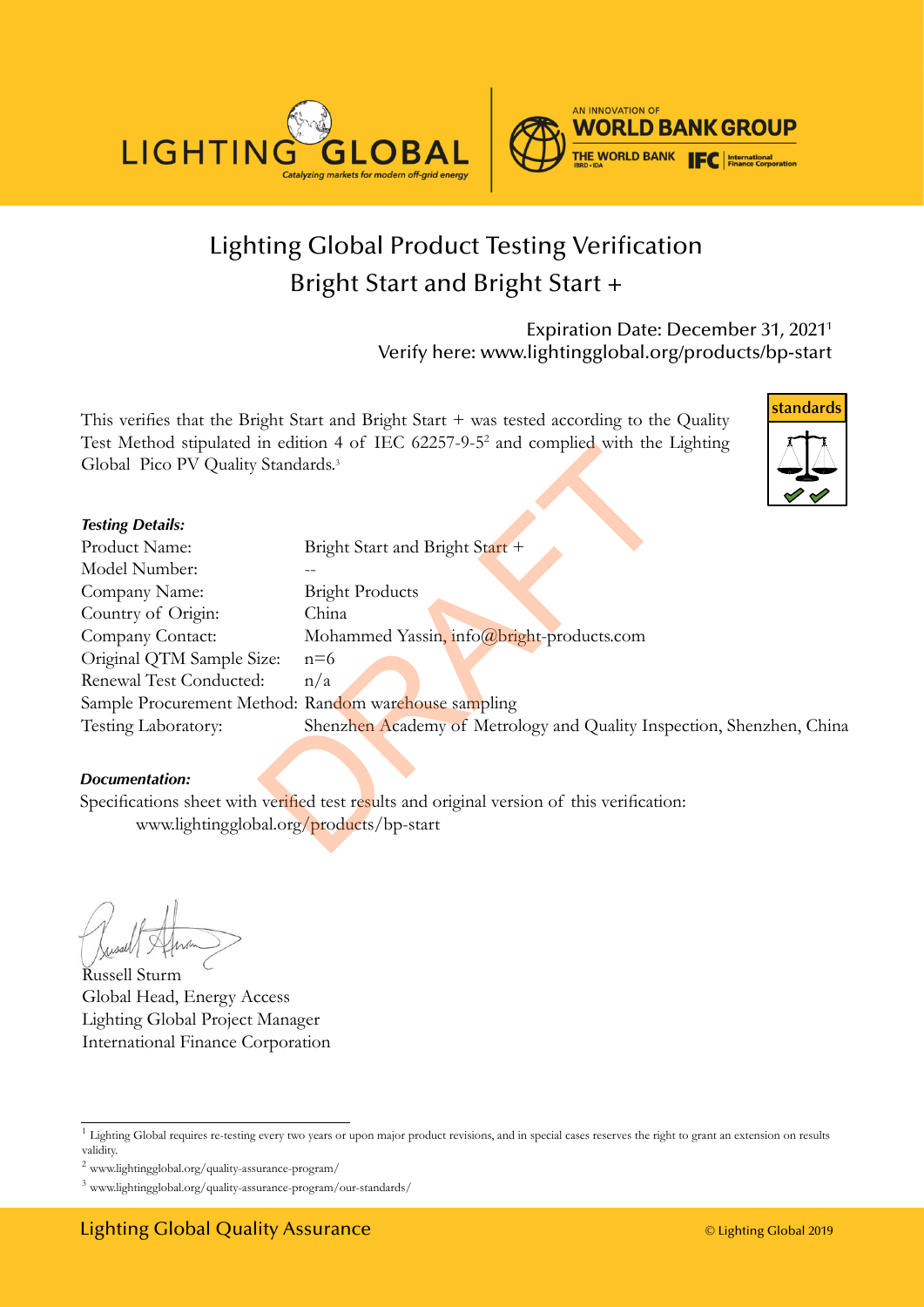## Type Approval [Bright Start and Bright Start +](DBF_PRODUCT)

#### Verify here: www.lightingglobal.org/products/[bp-start](DBF_REFERENCE)

| Category                    | <b>Quality Standard</b>                                           | Verdict |
|-----------------------------|-------------------------------------------------------------------|---------|
|                             | Manufacturer, Product Name and Model Number                       | Pass    |
|                             | accurately specified                                              |         |
|                             | Performance and Component Ratings accurately specified.           |         |
|                             | Any description of the product that appears on the                |         |
|                             | packaging, inside the package and in any media shall be           |         |
|                             | truthful and accurate. No statements mislead buyers or            | Pass    |
|                             | end users about the utility of the product. Numeric ratings       |         |
| Truth In Advertising        | deviate no more than 15% from actual performance (note            |         |
|                             | that it is acceptable for actual performance to exceed            |         |
|                             | advertised performance).                                          |         |
|                             | Port voltage and current specifications, if provided, are         |         |
|                             | accurate. Included appliances function when connected             |         |
|                             | to ports. Power output of ports is sufficient to power            | Pass    |
|                             | appliances that are advertised but not included. Ports that       |         |
|                             | are intended for a function other than providing power,           |         |
|                             | such as data ports, are not required to meet this standard.       |         |
|                             | Average relative light output $\geq 85\%$ of initial light output |         |
| Lumen Maintenance           | at 2,000 hours with only one sample allowed to fall below         | Pass    |
|                             | 75% OR All 6 samples maintain ≥ 95% of initial light              |         |
|                             | output at 1,000 hours                                             |         |
|                             | Products include a current limiting mechanism to prevent          |         |
|                             | irreversible damage to the system. The mechanism is easily        |         |
|                             | resettable or replaceable by the user, or automatically           |         |
| Circuit and Overload        | resets. If replaceable fuses are used for circuit protection,     |         |
| Protection                  | sizes are labeled on the product and listed in the user           | Pass    |
|                             | manual, and, if fuses are replaceable by the user, at least       |         |
|                             | one spare fuse is included with the product. Included             |         |
|                             | appliances are not required to meet this standard unless          |         |
|                             | they have ports that are intended to provide power.               |         |
| <b>AC-DC Charger Safety</b> | Any included AC-DC charger carries approval from a                | n/a     |
|                             | recognized consumer electronics safety regulator                  |         |
| Hazardous<br>Substances Ban | No battery may contain cadmium or mercury at levels               |         |
|                             | greater than trace amounts                                        | Pass    |
|                             |                                                                   |         |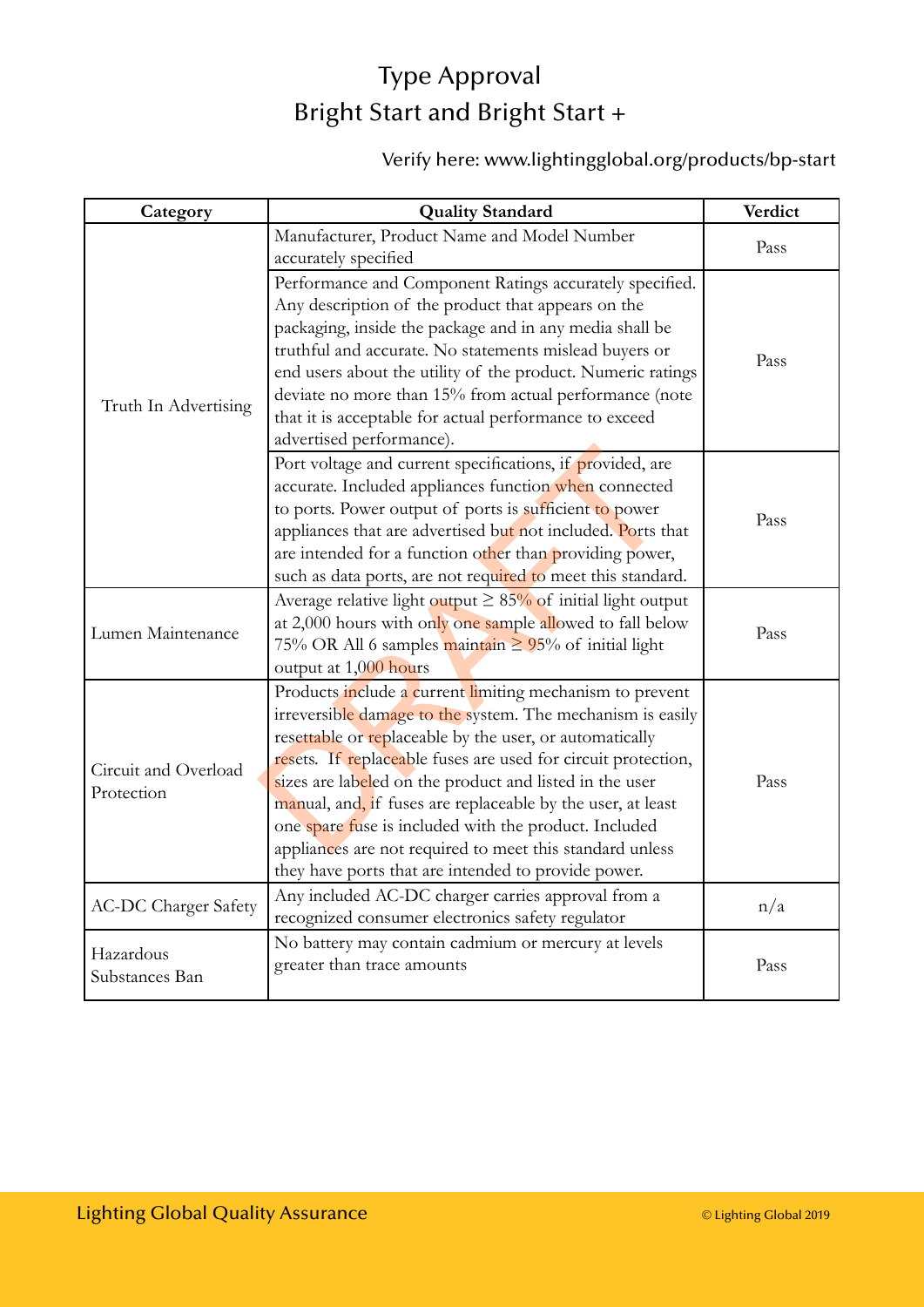# Type Approval Continued [Bright Start and Bright Start +](DBF_PRODUCT)

#### Verify here: www.lightingglobal.org/products[/bp-start](DBF_REFERENCE)

| Category                                   | <b>Quality Standard</b>                                                                                                                                                                                                                                                                                                                                                                                                                                                | Verdict |
|--------------------------------------------|------------------------------------------------------------------------------------------------------------------------------------------------------------------------------------------------------------------------------------------------------------------------------------------------------------------------------------------------------------------------------------------------------------------------------------------------------------------------|---------|
| <b>Battery Protection</b>                  | Protected by an appropriate charge controller that<br>prolongs battery life and protects the safety of the user.<br>5 out of 6 samples meet the requirements outlined in<br>Lighting Global Quality Standards.<br>Lithium batteries carry IEC 62281, IEC 62133-2, UL 1642<br>or UN 38.3 certification and have overcharge protection<br>for individual cells or sets of parallel-connected cells.<br>Batteries of included appliances must also meet this<br>standard. | Pass    |
| <b>Battery Durability</b>                  | The average capacity loss of 6 samples does not exceed<br>25% and only one sample may have a capacity loss greater<br>than 35% following the battery durability storage test as<br>defined in IEC/TS 62257-9-5 Annex BB                                                                                                                                                                                                                                                | Pass    |
| PV Overvoltage<br>Protection               | If the battery is disconnected or isolated, the system is not<br>damaged and the load terminals maintain a voltage that is<br>safe for their intended uses.                                                                                                                                                                                                                                                                                                            | Pass    |
| Miswiring Protection                       | The user interface is designed to minimize the likelihood<br>of making improper connections. If improper or reversed<br>connections can easily be made, they cause no damage to<br>the system or harm to the user.                                                                                                                                                                                                                                                     | Pass    |
| Physical Ingress<br>Protection             | IP2X for all products, IP3X (or $2X +$ circuit protection)<br>for PV modules, IP5X for fixed outdoor products                                                                                                                                                                                                                                                                                                                                                          | Pass    |
| Water Ingress<br>Protection                | Degree of protection required is based on product type:<br>Fixed separate (indoor): No protection required<br>Portable separate: Occasional exposure to rain<br>Portable integrated: Frequent exposure to rain<br>Fixed integrated (outdoor): Permanent outdoor exposure<br>PV modules: Outdoor rooftop installation                                                                                                                                                   | Pass    |
| Drop Test                                  | Fixed separate (indoor): No requirement<br>All other products: 5 out of 6 samples are functional after<br>drop test; none result in dangerous failures.                                                                                                                                                                                                                                                                                                                | Pass    |
| Soldering and Elec-<br>tronics Workmanship | The system and any included appliances are rated "Good"<br>or Fair" for workmanship quality as defined in Annex F<br>of IEC/TS 62257-9-5. At most, one sample may fail to<br>function when initially evaluated.                                                                                                                                                                                                                                                        | Pass    |
| Mechanical Durability                      | All samples and included appliances are functional after<br>Switch, Connector, Gooseneck and Strain Relief tests;<br>none result in dangerous failures.                                                                                                                                                                                                                                                                                                                | Pass    |